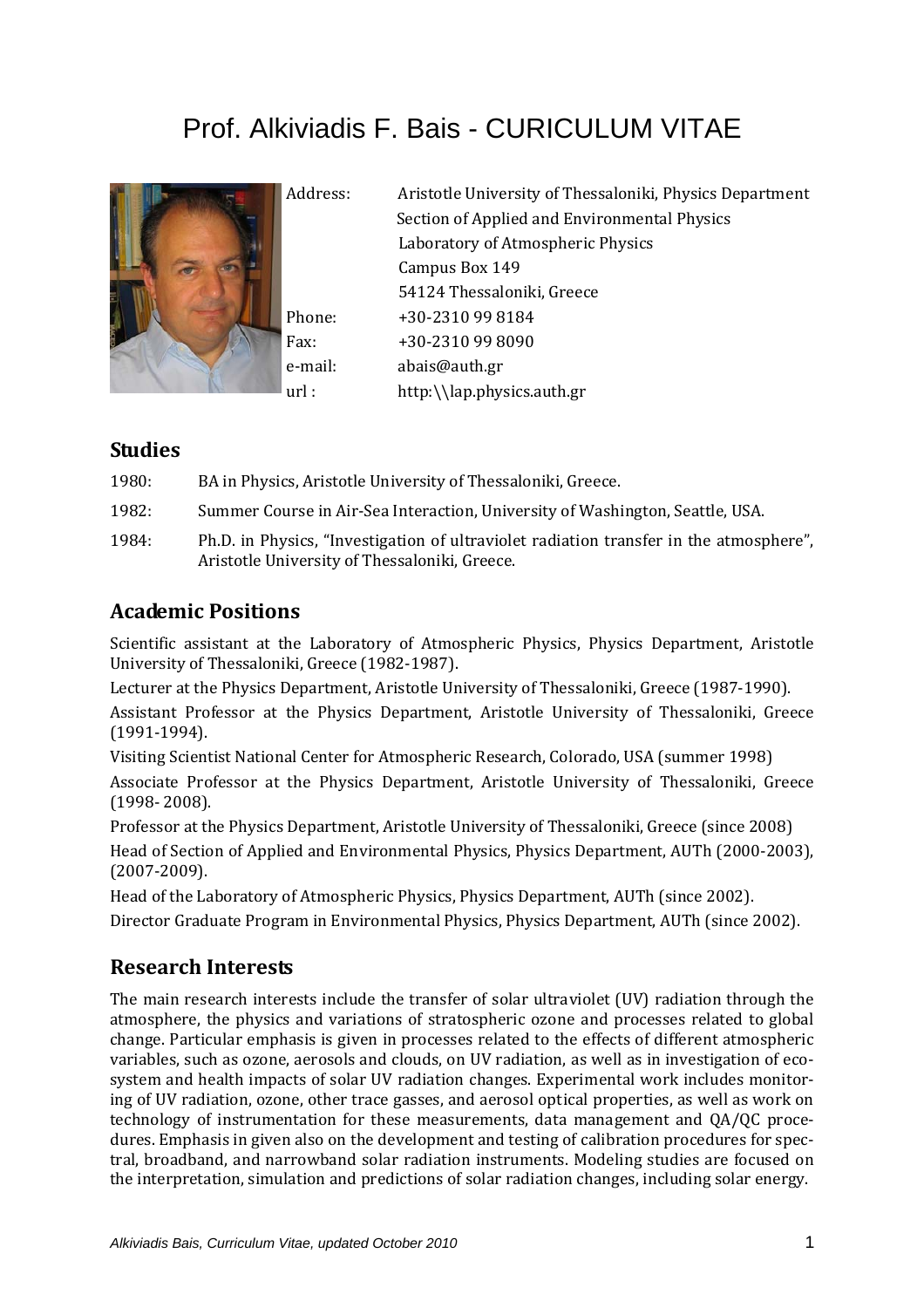### **Membership with Scientific Societies and Panels**

Member, Greek Union of Physics.

Member, Hellenic Meteorological Society.

Member, American Society for Photobiology.

Member, American Geophysical Union.

Member of the Instrumentation Working Group of the WMO AD HOC Scientific Steering Committee on UV Monitoring, since 1994.

Member of the Environmental Effects of the Ozone Depletion Assessment Panel of UNEP, since 2000.

Member of the International Ozone Commission, since 2008.

## **Teaching**

#### *Undergraduate program Physics Dept. A.U.Th.*

Introduction to Atmospheric Physics Atmospheric Physics Atmospheric Technology Energy resources in the Environment

#### *Graduate program in Environmental Physics Physics Dept. A.U.Th.*

Atmospheric Radiation Technology of atmospheric monitoring Solar radiation modelling Atmospheric Physics Lab Renewable energy resources

#### *International Summer Schools*

NATO Advanced Study Institute, "Solar Ultraviolet Radiation Modelling, Measurements and Effects", 2‐10 October 1995, Halkidiki, Greece.

EC Advanced Study Course, Interactions between chemical compounds, the ozone layer and UV‐ B fluxes (ICLU), 4‐10 October 1998, Halkidiki, Greece.

EC Advanced Study Course, "Biological UV Dosimetry, a tool for Assessing the Impacts of UV Radiation on Health and Ecosystems", 25‐31 January 1998, Bad Honnef, Germany.

EC Advanced Study Course, "Atmospheric effects of aircraft emissions in the upper troposphere and lower stratosphere" (ASTAIRE), 22 ‐ 31 August 1999, Bergen, Norway.

NATO Advanced Study Institute, "Chemistry and Radiation Changes in the Ozone Layer", 15 ‐ 24 May, 1999, Crete, Greece.

#### *Supervising of theses*

Graduate program in Environmental physics: 17 M.Sc. theses since 1995 Graduate program in Environmental physics: 7 Ph.D. theses since 2000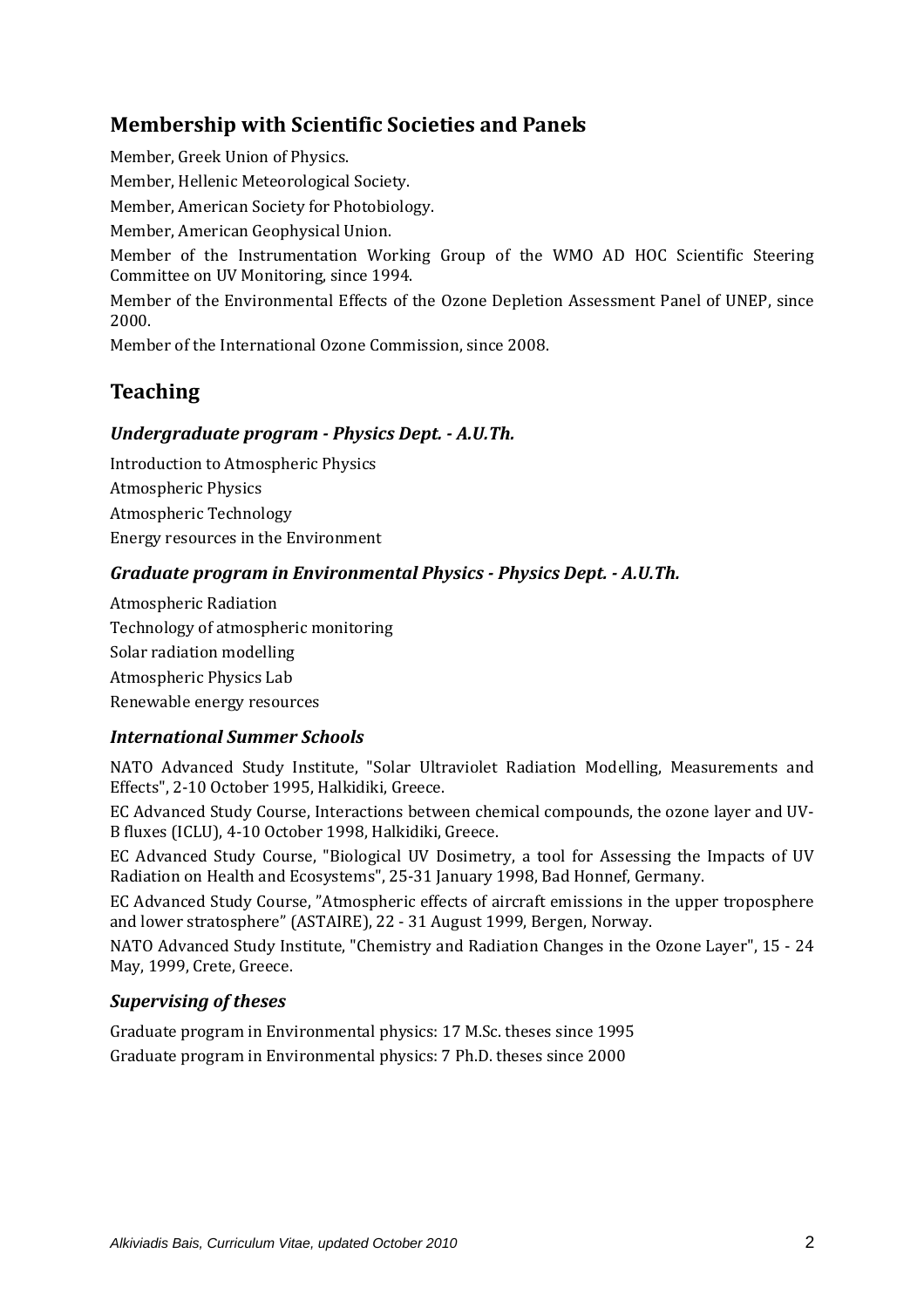### **Participation and management of research projects (recent 5 years)**

A full list of projects can be found at http://lap.physics.auth.gr/cvs/bais\_projects.pdf

- 1. EC FP6 RTD & Demonstration, Integrated project "Stratosphere‐Climate Links with Em‐ phasis on the UTLS –  $O_3$ " (SCOUT- $O_3$ ), Principal Investigator and Activity Leader, 2004.
- 2. EC, COST Action 726, "Long term changes and climatology of UV radiation over Europe", Management Committee Member, 2004.
- 3. National Research and Technology Council, "Validation of UV radiation, total ozone and aerosol measurements derived from OMI instrument on board the AURA satellite from the ground in a complex aerosol environment", Coordinator, 2006.
- 4. ESA, Comparison between nitrogen columnar amounts measured from the ground and space NO2VAL, Principal Investigator, 2007.
- 5. EC, FP7, Capacities Specific Programme, Research Infrastructures, Community heavy‐ payload long endurance instrumented aircraft for tropospheric research in environment and geosciences (COPAL), Principal Investigator, 2008.
- 6. ESA, Building Infrastructure for the validation of satellite derived atmospheric parame‐ ters, Principal Investigator, 2009.
- 7. G.S.R.T., "National Research Network for the European Research Infrastructure COPAL", Coordinator, 2010.
- 8. G.S.R.T., "National Network for Solar Energy", Coordinator, 2011.

## **Publications**

Peer reviewed papers (120)

Assessment reports (6)

Conference proceedings (63)

Conference presentations‐posters (66)

Other publications (18)

A full list of these publications can be found at http://lap.physics.auth.gr/cvs/bais\_papers.pdf

#### *Selected publications*

- 1. Bais, A.F., C. S. Zerefos, C. Meleti, I. C. Ziomas, K. Tourpali, Spectral Measurements of Solar UV-B Radiation and its Relations to Total Ozone,  $SO<sub>2</sub>$  and Clouds, J. Geophys. Res., 98(D3), 5199‐5204, 1993.
- 2. Zerefos, C. S., K. Tourpali, and A.F. Bais, Further studies on possible volcanic signal to the ozone layer, J. Geophys. Res., 99, D12, 25741‐25746, 1994.
- 3. Bais A.F., C. S. Zerefos and C. T. McElroy, Solar UVB Measurements with the Double‐ and Single‐monochromator Brewer Ozone Spectrophotometers, Geophys. Res. Lett, 23, 8, 833‐ 836, 1996.
- 4. Bais, A.F., Absolute Spectral Measurements of Direct Solar Ultraviolet Irradiance with a Brewer Spectrophotometer, Appl. Opt., 2007, 5199‐5204, 1997.
- 5. Bais, A.F., S. Kazadzis, D. Balis, C. S. Zerefos, and M. Blumthaler, Correcting global solar UV spectra recorded by a Brewer spectroradiometer for its angular response error, Appl. Opt., 37, 27, 6339 ‐ 6344, 1998.
- 6. Kylling, A., A.F. Bais, M. Blumthaler, J. Schreder, C. S. Zerefos, and E. Kosmidis "The effect of aerosols on solar UV irradiances during the Photochemical Activity and Solar Ultraviolet Radiation campaign", J. Geophys. Res., 103, D20, 26051‐26060, 1998.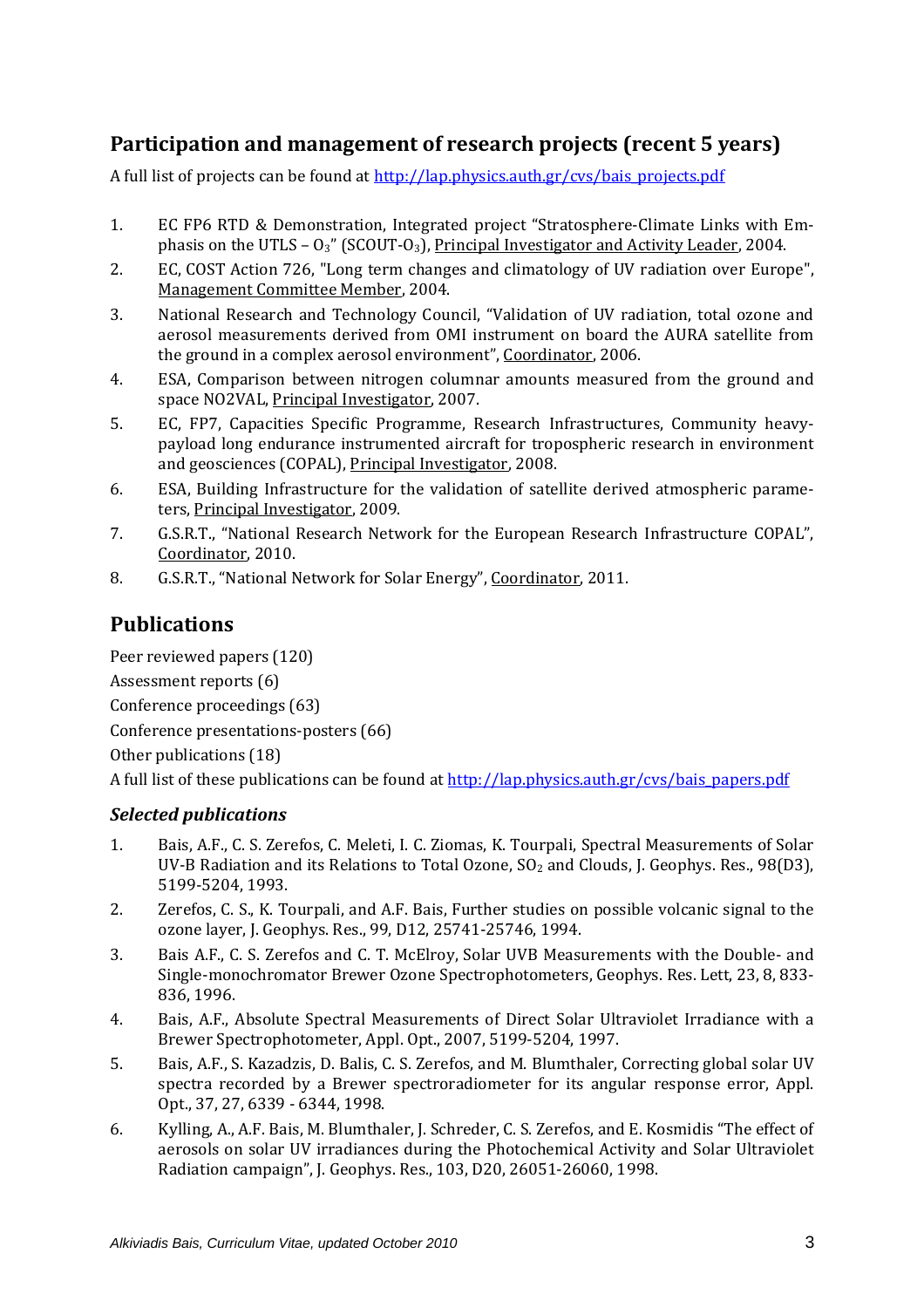- 7. Ryan, K. R., J. E. Frederick, A.F. Bais, J. B. Kerr, B. Wu, Solar Ultraviolet Irradiance at the Ground, in: *Aviation and the Global Atmosphere*, IPCC Special Report, J. E. Penner, D. H. Lister, D. Griggs, D. Dokken, M. McFarland Eds, Cambridge University Press, pp. 165‐183, 1999.
- 8. Zerefos, C.S., C. Meleti, D. Balis, K. Tourpali, and A.F. Bais, Quasi-biennial and longer-term changes in clear sky UV‐B solar irradiance, Geophys. Res. Lett., 25 (23), 4345‐4348, 1998.
- 9. Bais, A.F., B. G. Gardiner, H. Slaper, M. Blumthaler, G. Bernhard, R. McKenzie, A. R. Webb, G. Seckmeyer, B. Kjeldstad, T. Koskela, P. Kirsch, J. Gröbner, J. B. Kerr, S. Kazadzis, K. Leszczynski, D. Wardle, C. Brogniez, W. Josefsson, D. Gillotay, H. Reinen, P. Weihs, T. Svenoe, P. Eriksen, F. Kuik, A. Redondas, SUSPEN intercomparison of ultraviolet spectro‐ radiometers, J. Geophys. Res., 106, 12,509‐12,526, 2001.
- 10. McKenzie, R. L., G. Seckmeyer, A. Bais, and S. Madronich, Satellite retrievals of Erythemal UV dose compared with ground‐based measurements at Northern and Southern midlati‐ tudes, J. Geophys. Res., 24051‐24062, 2001.
- 11. Gröbner, J., D. Rembges, A. Bais, M. Blumthaler, T. Cabot, W. Josefsson, T. Koskela, T. M. Thorseth, A. R. Webb, U. Wester, Quality assurance of reference standards from nine European solar‐ultraviolet monitoring laboratories, Appl. Opt. 41, pp. 4278‐4282, 2002.
- 12. Bais, A.F., S. Madronich, J. Crawford, S. Hall, B. Mayer, M. van Weele, J. Lenoble, J. G. Calvert, C. A. Cantrell, R. E. Shetter, A. Hofzumahaus, P. Koepke, P. Monks, G. Frost, R. McKenzie, N. Krotkov, A. Kylling, S. A. Lloyd, W. Swartz, G. Pfister, T.J. Martin, E‐P. Roeth, E. Griffioen, A. Ruggaber, M. Krol, A. Kraus, G. D. Edwards, M. Mueller, B. L. Lefer, P. Johnston, H. Schwan‐ der, D. E. Flittner, B. Gardiner, J. Barrick, R. Schmitt, International Photolysis Frequency Measurement and Model Intercomparison: Spectral Actinic Solar Flux Measurements and Modeling, J. Geophys. Res. 108(D16), 8543, doi:10.1029/2002JD002891, 2003.
- 13. Bais, A.F., A. Kazantzidis, S. Kazadzis, D.S. Balis, C.S. Zerefos, and C. Meleti, Deriving an ef‐ fective aerosol single scattering albedo from spectral surface UV irradiance measurements, Atmos. Environ., 39 (6), 1093‐1102, 2005.
- 14. Kazadzis, S., A. Bais, N. Kouremeti, E. Gerasopoulos, K. Garane, M. Blumthaler, B. Schall‐ hart, and A. Cede, Direct spectral measurements with a Brewer spectroradiometer: absolute calibration and aerosol optical depth retrieval, Appl. Opt., 44 (9), 1681‐1690, 2005.
- 15. Kylling, A., A. R. Webb, R. Kift, G. P. Gobbi, L. Ammannato, F. Barnaba, A. Bais, S. Kazadzis, M. Wendisch, E. Jakel, S. Schmidt, A. Kniffka, S. Thiel, W. Junkermann, M. Blumthaler, R. Silbernagl, B. Schallart, B. Kjeldstad, T. M. Thorseth, R. Scheirer, and B. Mayer, "Spectral Actinic flux in the Lower Troposphere: Measurement and 1‐D Simulations for Cloudless, Broken Cloud and Overcast Situations", Atmos. Chem. Phys., 5, 1975‐1997, 2005.
- 16. Arola, A., S. Kazadzis, N. Krotkov, A. Bais, J. Gröbner, and J.R. Herman, Assessment of TOMS UV bias due to absorbing aerosols, J. Geophys. Res., 110, D23211, doi:10.1029/2005JD005913, 2005.
- 17. Garane, K., A.F. Bais, S. Kazadzis, A. Kazantzidis, and C. Meleti, Monitoring of UV spectral irradiance at Thessaloniki (1990‐2005): Data re‐evaluation and quality control, Ann Geo‐ phys, 24 (12), 3215, 2006.
- 18. Tourpali, K., C.S. Zerefos, D. Balis, A.F. Bais, The 11‐year solar cycle in stratospheric ozone: Comparison between Umkehr and SBUVv8 and effects on surface erythemal irradiance, J. Geophys. Res., 112, D12306, doi:10.1029/2006JD007760, 2007.
- 19. Bais, A.F. and D. Lubin (Lead Authors), A. Arola, G. Bernarhd, M. Blumthaler, N. Chubarova, C. Erlick, H.P. Gies, N. Krotkov, K. Lantz, B. Mayer, R.L. McKenzie, R. Piacentini, G. Seck‐ meyer, J.R. Slusser, C. Zerefos, Surface ultraviolet radiation: Past, present and future, Chapter 7 in Scientific Assessment of Ozone Depletion: 2006, Global Ozone Research and Monitoring Project–Report No. 47, World Meteorological Organization, Geneva, Switzer‐ land, 2007.